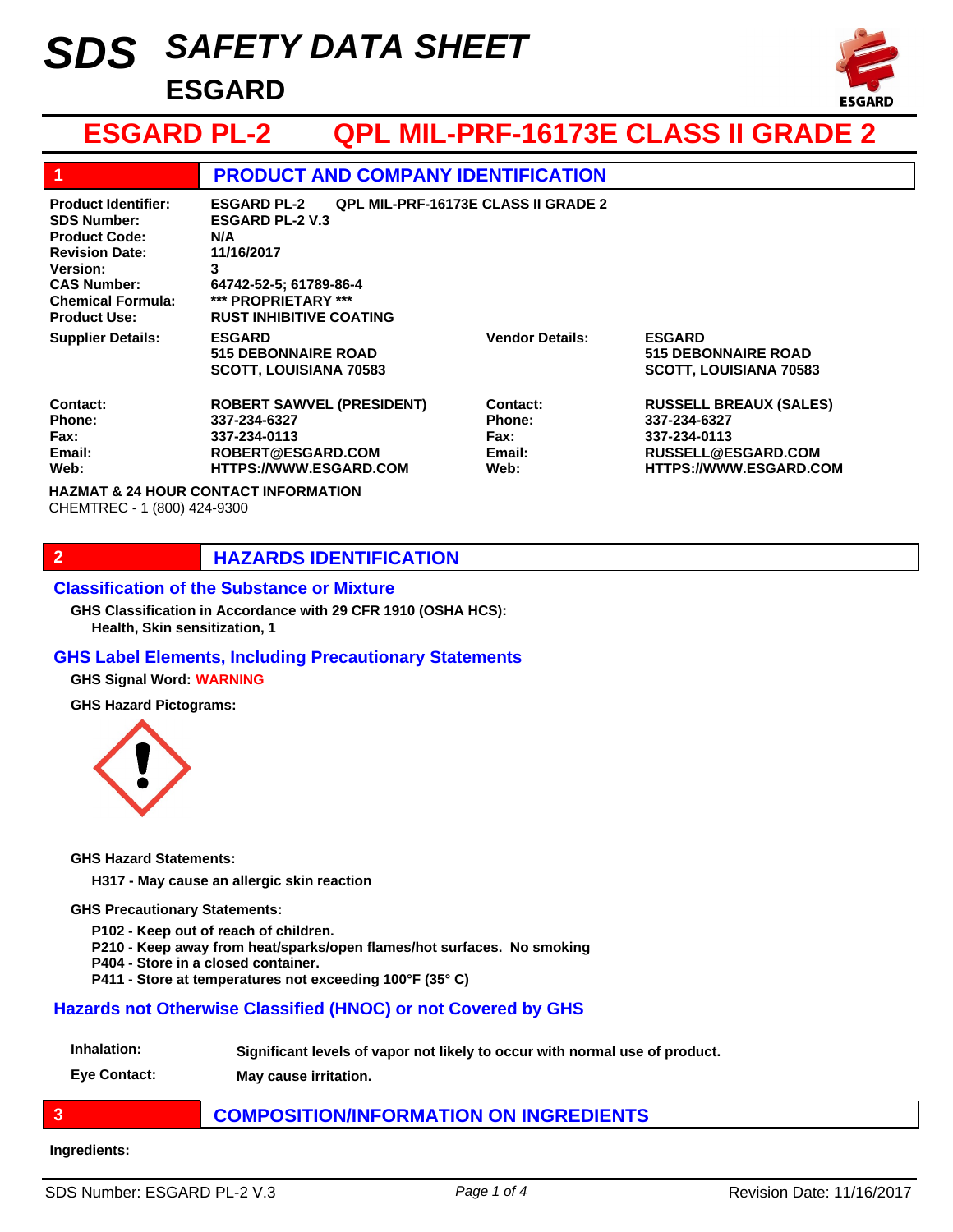| $\textsf{Cas}\#$         |        | % Chemical Name                                                                                                             |
|--------------------------|--------|-----------------------------------------------------------------------------------------------------------------------------|
| 61789-86-4<br>64742-52-5 | 60-80% | 10-20% Sulfonic acids, petroleum, calcium salts<br>Mineral Oil, petroleum Distillates, Hydrotreated (mild) Heavy Naphthenic |

| 4                                 | <b>FIRST AID MEASURES</b>                                                                                                                                                                                                                                                           |
|-----------------------------------|-------------------------------------------------------------------------------------------------------------------------------------------------------------------------------------------------------------------------------------------------------------------------------------|
| Inhalation:                       | Not a direct hazard if product is applied as recommended and used for intended purposes. If respiratory<br>symptoms should develop move personnel away from source of exposure and into fresh air. If symptoms<br>persist seek medical attention.                                   |
| <b>Skin Contact:</b>              | Wipe excess material from skin with a cloth. Wash contaminated area of skin with a waterless skin cleanser<br>once all product is removed wash with soap and water. Should a waterless skin cleanser not be available wash<br>skin for a minimum of 15 minutes with soap and water. |
| <b>Eye Contact:</b><br>Ingestion: | Flush with large amounts of water for a minimum of 15 minutes. If irritation persists seek medical attention.<br>Not a direct hazard if product is applied as recommended and used for intended purposes. If ingestion should<br>occur seek medical attention.                      |

# **5 FIRE FIGHTING MEASURES**

| <b>Flammability:</b><br><b>Flash Point:</b><br><b>Flash Point Method:</b> | Will not readily ignite.<br>355° F (179° C) COC<br><b>Cleveland Open Cup Test</b>                               |
|---------------------------------------------------------------------------|-----------------------------------------------------------------------------------------------------------------|
| <b>Extinguishing Media:</b>                                               | Extinguish with dry chemical, CO2, water spray, foam, sand, and/or earth. Water and<br>foam may cause frothing. |
| <b>Special Considerations:</b>                                            | Fire fighters should enter area wearing positive pressure respiratory protection.                               |

# **6 ACCIDENTAL RELEASE MEASURES**

| <b>Personal Precautions:</b>      | No action should be taken that may involve personal risk. In the event of a spill immediately contact<br>upper management for final instructions. Keep unnecessary and unprotected personnel from entering.<br>Do not touch or walk through spilled materials. No smoking. Shut off and keep spilled product away from<br>all possible ignition sources. Avoid breathing and vapor or mist that may be produced. Ensure proper<br>ventilation. Don appropriate personal protective equipment before proceeding with any cleanup<br>(See section 8).                                                                                                                                                                                                                                                         |
|-----------------------------------|-------------------------------------------------------------------------------------------------------------------------------------------------------------------------------------------------------------------------------------------------------------------------------------------------------------------------------------------------------------------------------------------------------------------------------------------------------------------------------------------------------------------------------------------------------------------------------------------------------------------------------------------------------------------------------------------------------------------------------------------------------------------------------------------------------------|
| <b>Environmental Precautions:</b> | Avoid dispersal of spilled material and runoff from contacting soil, waterways, drains, and sewers.<br>Inform all relevant authorities if the product has caused environmental pollution to sewers, waterways,<br>soil, air, etc.                                                                                                                                                                                                                                                                                                                                                                                                                                                                                                                                                                           |
| Spill containment and clean up:   | Consult with management or proper authority to determine if cleanup may be conducted safely.<br>Avoid the use of any high powered or jet water stream that may spread the product. After donning proper<br>personal protective equipment (See section 8) transfer bulk of material into another container. Dilute<br>with water and mop up if product is water-soluble if not absorb any remaining residue with proper<br>absorbents such as earth or vermiculite. Do not use any combustible material as an absorbent. Sweep<br>up and dispose of as solid waste in accordance with applicable federal, state, and local regulations.<br>Contact a certified/licensed waste disposal company for proper disposal of waste. Absorbent material<br>may pose the same hazard (if any) as the spilled product. |

**See Section 1 for emergency contact information and Section 13 for waste disposal**.

|                              | <b>HANDLING AND STORAGE</b>                                                                                                                                          |
|------------------------------|----------------------------------------------------------------------------------------------------------------------------------------------------------------------|
| <b>Handling Precautions:</b> | Avoid contact with skin and eyes. Observe good standards of industrial hygiene. Keep away<br>from sources of ignition.                                               |
| <b>Storage Requirements:</b> | Storage Temperature: 0-100°F (-18 -35°C)<br>$\bullet$ . The second contract of the second contract of the second contract of the second second $\theta$ . The second |

**Storage Precautions: Keep in closed containers away from heat, sparks, and flames.**

# **8 EXPOSURE CONTROLS/PERSONAL PROTECTION**

**Engineering Controls: Provide forced air ventilation when applying in confined spaces.**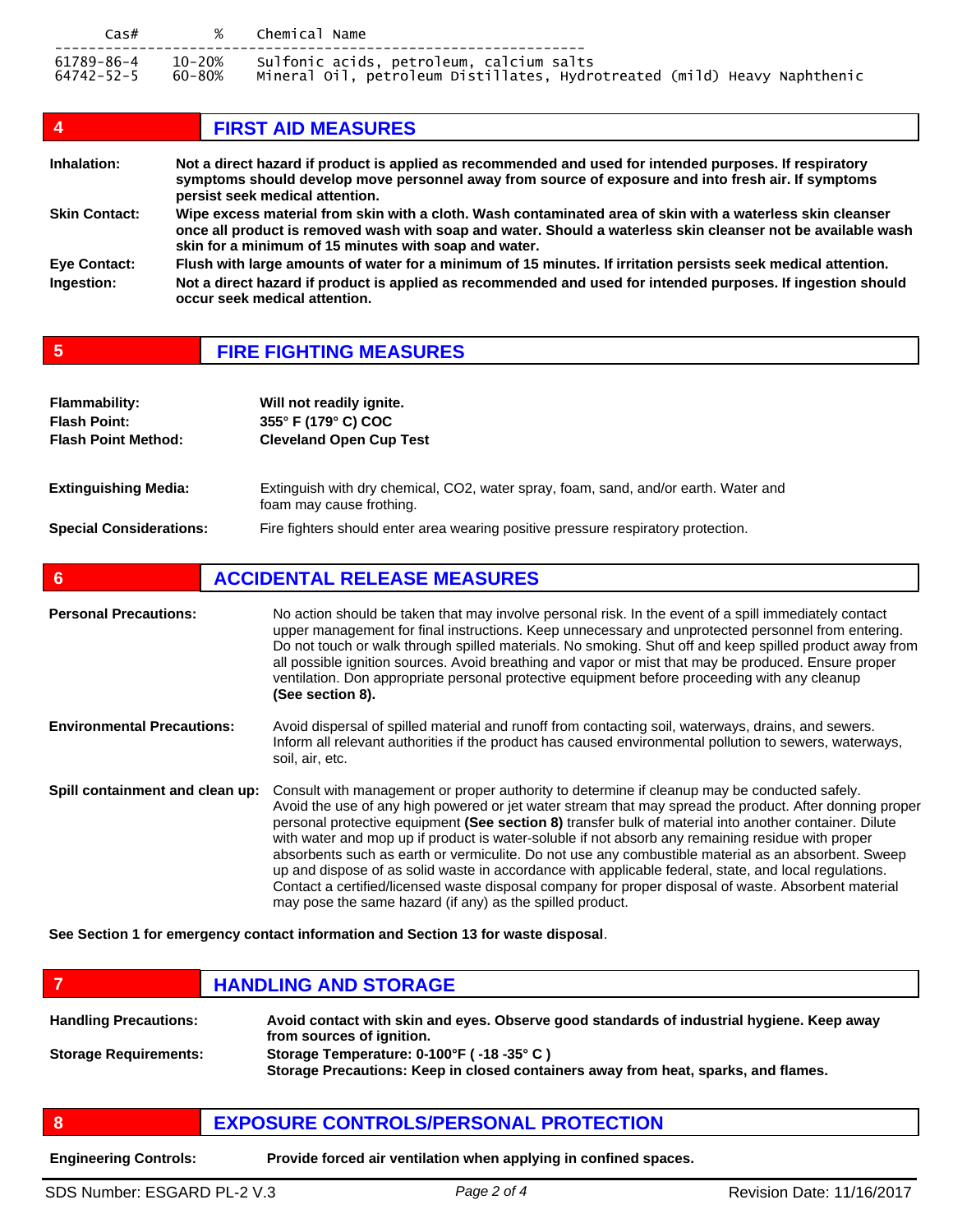**Personal Protective Equipment:**

**HMIS PP, C | Safety Glasses, Gloves, Apron Respiratory Protection: Unlikely to be necessary. Use approved chemical filter respirator. Eyes: Use of safety glasses or chemical eye goggles is suggested. Hands: Use of non-natural and non-butyl rubber gloves is recommended. Skin: Use protective clothing. Use of pants, long sleeve shirt, and apron recommended when applying product** 

**Exposure Limits:** Not determined.

**Always pratice good hygiene. Remember chemicals can transfer from your hands to things that may cause ingestion of product, e.g., food, cigarettes, etc. Always wash hands and skin thoroughly after coming into contact with product even if proper personal protective equipment was used.** 

## **9 PHYSICAL AND CHEMICAL PROPERTIES**

| Appearance:                                                                                                    | Amber                                                                                |                                                                                     |                                                                                                                 |
|----------------------------------------------------------------------------------------------------------------|--------------------------------------------------------------------------------------|-------------------------------------------------------------------------------------|-----------------------------------------------------------------------------------------------------------------|
| <b>Physical State:</b><br><b>Spec Grav./Density:</b><br><b>Boiling Point:</b><br><b>Vapor Pressure:</b><br>pH: | Liauid<br>$(25^{\circ}C): 0.95$<br>$>300^{\circ}$ F (148°C)<br>Not determined<br>7.5 | Odor:<br>Solubility:<br><b>Freezing/Melting Pt.:</b><br><b>Flash Point:</b><br>VOC: | <b>Mild Odor</b><br>Not water soluble<br>Not determined<br>355°F (179°C) COC<br>Less than 5 gr/l (0.04 lbs/gal) |
| <b>Volume Solids:</b>                                                                                          | 99.8%                                                                                |                                                                                     |                                                                                                                 |

# **10 STABILITY AND REACTIVITY**

| <b>Chemical Stability:</b>       | Product is stable under normal conditions.                                                                                                                                                 |
|----------------------------------|--------------------------------------------------------------------------------------------------------------------------------------------------------------------------------------------|
| <b>Conditions to Avoid:</b>      | Exposed flames; high temperature sources; strong oxidizers                                                                                                                                 |
| <b>Materials to Avoid:</b>       | <b>Strong Oxidizing Agents.</b>                                                                                                                                                            |
| <b>Hazardous Decomposition:</b>  | Combustion can produce a variety of compounds including oxides of sulfur, oxides of carbon,<br>water vapor, and unidentified organic and inorganic compounds - some of which may be toxic. |
| <b>Hazardous Polymerization:</b> | Will not occur.                                                                                                                                                                            |

# **11 TOXICOLOGICAL INFORMATION**

LD50 (Animal/Oral): No data available

Possible Health Effects:

Eyes - Mildly irritating

Skin - Prolonged contact may cause skin irritation

Inhalation - Product is unlikely to present any significant hazard during normal of product use at ambient temperature. Should product be sprayed and inhaled due to the lack of personal protective gear or proper ventilation pulmonary abnormalities could occur.

Ingestion - Ingestion of this product is not a health hazard likely to arise when using and applying product correctly and for intended use.

**12 ECOLOGICAL INFORMATION** 

No data available

# **13 DISPOSAL CONSIDERATIONS**

**14 TRANSPORT INFORMATION**

Non-hazardous for air, sea, and road freight.

**Shipping Information:** Rust Preventative Coating, Non-Hazardous, Class 65 (Shipping Class) **Export Code:** 3811.29.0000

**15 REGULATORY INFORMATION**